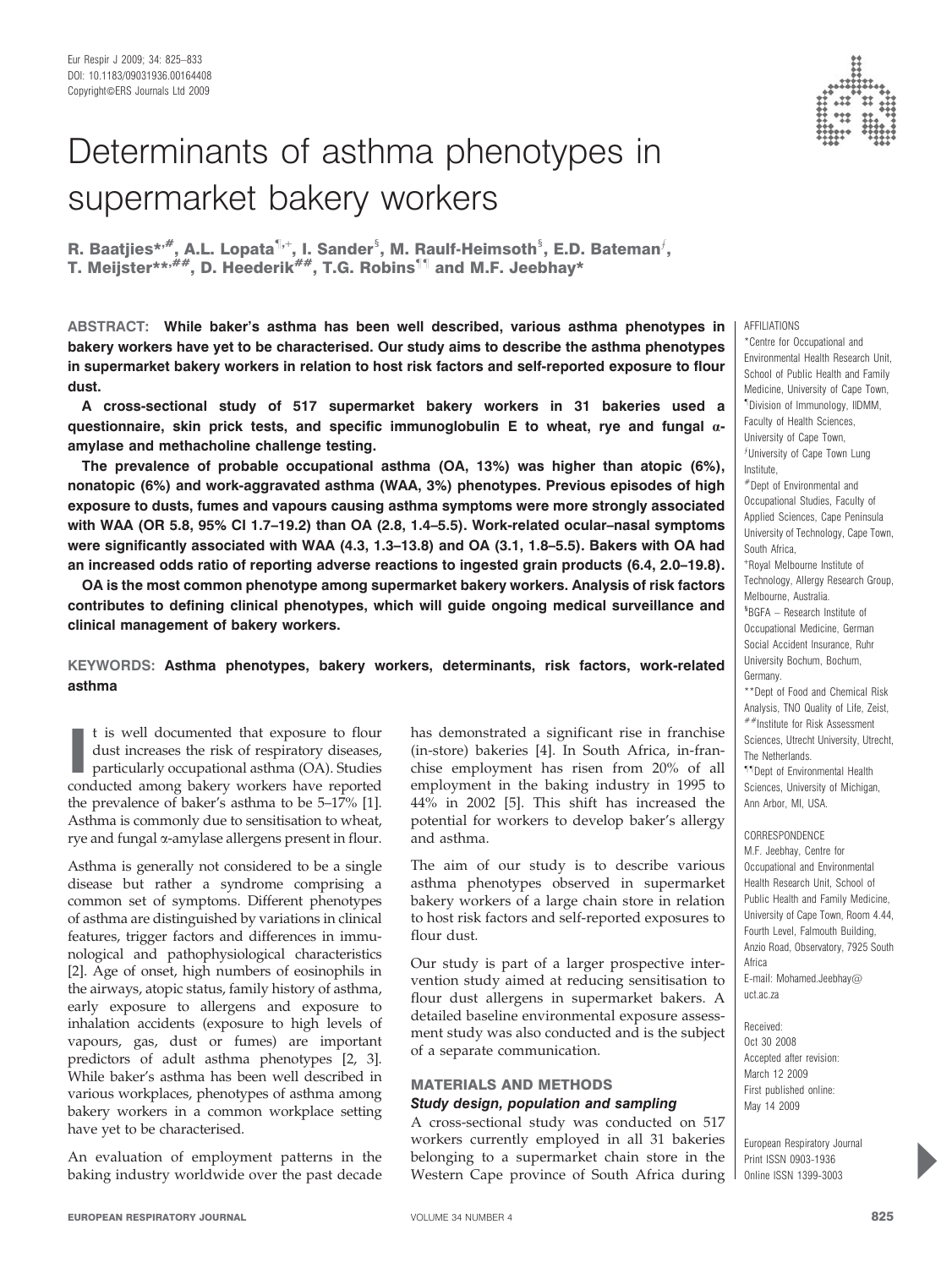the period June 2003 to June 2004. All permanent  $(n=318)$  and casual workers  $(n=168)$  in the bakery and ex-bakers with asthma moved from the bakery section 2 yrs prior to our study  $(n=31)$  were investigated. The protocol was approved by the University of Cape Town (Cape Town, South Africa) and the Institutional Review Board of the University of Michigan (Ann Arbour, MI, USA) prior to the study being conducted.

## **Questionnaire**

Each worker completed the standard European Community Respiratory Health Survey (ECRHS) questionnaire [6] designed for the investigation of asthma. Additional questions relating to current and previous employment and degrees of exposure to flour dust and tobacco smoke were included. Smoking status was classified into the following three categories: never-smoker (lifelong abstinence), ex-smoker (defined as having quit completely  $>1$  month prior to the survey) and current smoker. Self-reported high exposures were ascertained based on a positive response to the question: ''Has there ever been an instance when you inhaled a large amount of vapour, gas, dust or fumes in any of these jobs that resulted in you developing a tight chest, wheeze or cough?''. Also included were questions on domestic flour dust exposures and, in particular, the practice and frequency of baking activities in the home. For the purposes of our study, ocular–nasal symptoms were defined as a positive response to the question: ''Have you ever had any nose or eye problems or allergies such as hay fever?''. Upper and lower airway symptoms were considered to be work-related if they were reported to worsen during the work shift and improve when away from work. Ingestion-related adverse reactions were assessed based on responses to the question: ''Have you changed your diet or avoided certain grain products (e.g. wheat/rye/soya) because they do not agree with you when you eat them?''.

## Immunological tests

## Skin prick tests

Skin prick tests (SPTs) were performed using the following standard common local aeroallergens (ALK-Abelló A/S, Horsholm, Denmark): house dust mite (Dermatophagoides pteronyssinus), bermuda grass (Cynodon dactylon), rye grass (Lolium perenne), grass mix (Pollen III: Avena, Hordeum, Triticum, Secale), cockroach (Blattella germanica), cat (Felis domesticus), dog (Canis familiaris), mould mix (Cladosporium herbarum, Alternaria alternata, Fusarium) and Aspergillus (Aspergillus fumigatus). Commercially available SPTs of flours (wheat, rye, oat grain and barley grain) (Bencard, Neuss, Germany), soya and corn flour (Leti Alergia, Madrid, Spain), peanut and storage mite (Lepidoglyphus destructor), and fungal a-amylase (ALK-Abello´) were also used. For the analysis of correlations between various allergens, SPT reactivity was expressed as the allergen histamine wheal ratio, i.e. the mean wheal diameter at the allergen site divided by the mean wheal diameter at the histamine site [7]. A positive SPT was regarded as a wheal read 15 min after testing that had a diameter (mean of two perpendicular measures) of  $\geq 3$  mm more than the negative control. Areas of wheal were traced on clear tape and stored for later measurement. For the purposes of our study, atopy was considered to be present if the SPT to one or more common aeroallergens was positive.

## Serum-specific immunoglobulin E

Serum-specific immunoglobulin (Ig) E levels were measured in 513 workers. The presence of atopy in workers who did not undergo SPTs  $(n=10)$  was defined by a positive Phadiatop<sup>®</sup> test (ImmunoCAP 100 System; Phadia, Uppsala, Sweden). Quantification of specific IgE antibodies to wheat (f4), rye (f5) and fungal  $\alpha$ -amylase (k87) was performed using CAP-FEIA (fluorescence enzyme immunoassay) according to the manufacturer's instructions (Phadia). An ImmunoCAP result of  $>0.35$  kU·L<sup>-1</sup> was regarded as positive.

# **Spirometry**

Spirometry was performed using the Jaeger Aerosol Provocation System (APS) Pro apparatus according to American Thoracic Society guidelines [8]. Workers were required to refrain from smoking for 1 h, from using short-acting  $\beta_2$ -agonist bronchodilators for 4 h, and from using oral asthma medications for 8 h prior to lung function testing. None were on long-acting bronchodilators. Pulmonary function reference values of the European Community for Coal and Steel with lower limits corresponding to the 95th percentile were used where appropriate, and the locally derived reference equation for South African university workers was applied [9, 10].

# Methacholine challenge testing

Methacholine challenge testing was performed on all workers by trained technologists according to an abbreviated protocol used in epidemiological surveys. The Medic Aid Pro Nebulizer dosimeter method involved a protocol of increasing numbers of breaths to achieve pre-defined cumulative doses of methacholine [11]. The doses were delivered by the Jaeger APS MedicAid Side Stream APS-Nebulizer (Sensormedics, CA, USA) according to the manufacturer's instructions, commencing with the lowest dose of 0.026 mg. The dose was increased to a maximum dose of 2.048 mg methacholine (the provocative dose of methacholine causing a  $\geq$  20% fall in forced expiratory volume in 1 s (FEV1); PD20 methacholine) if a positive endpoint was not obtained. The results of the methacholine challenge test were interpreted as follows: borderline  $= 0.4$  mg  $\langle$  PD<sub>20</sub> methacholine  $\langle 1.0 \text{ mg}; \text{ mild} = 0.08 \text{ mg} > \text{PD}_{20}$ methacholine <0.4 mg; moderate/severe =  $PD20$  methacholine  $< 0.08$  mg. Borderline values for PD20 methacholine were considered negative in the definition of nonspecific bronchial hyperresponsiveness (NSBH). These cut-offs for the APS system were based on the results from a validation study performed on 40 hyperresponsive bakery workers. This study confirmed a satisfactory correlation between the APS cumulative PD20 methacholine method and the standard VMAX (Sensormedics) method [11].

In subjects in whom PD20 methacholine was contraindicated, such as those with acute asthma symptoms or a baseline FEV1  $<$ 1.5 L or FEV1  $<$ 70% predicted, a bronchodilator (400 µg) salbutamol dose) was administered instead. A change in FEV1 of  $\geq$  12% pred 10 min after administration of bronchodilator was considered suggestive of NSBH.

Among the 503 subjects who underwent normal spirometry, 422 performed interpretable PD20 methacholine results. Two subjects were unable to produce reproducible FEV1 manoeuvres, 38 subjects underwent bronchodilator challenge (postbronchodilator), since PD20 methacholine was contraindicated,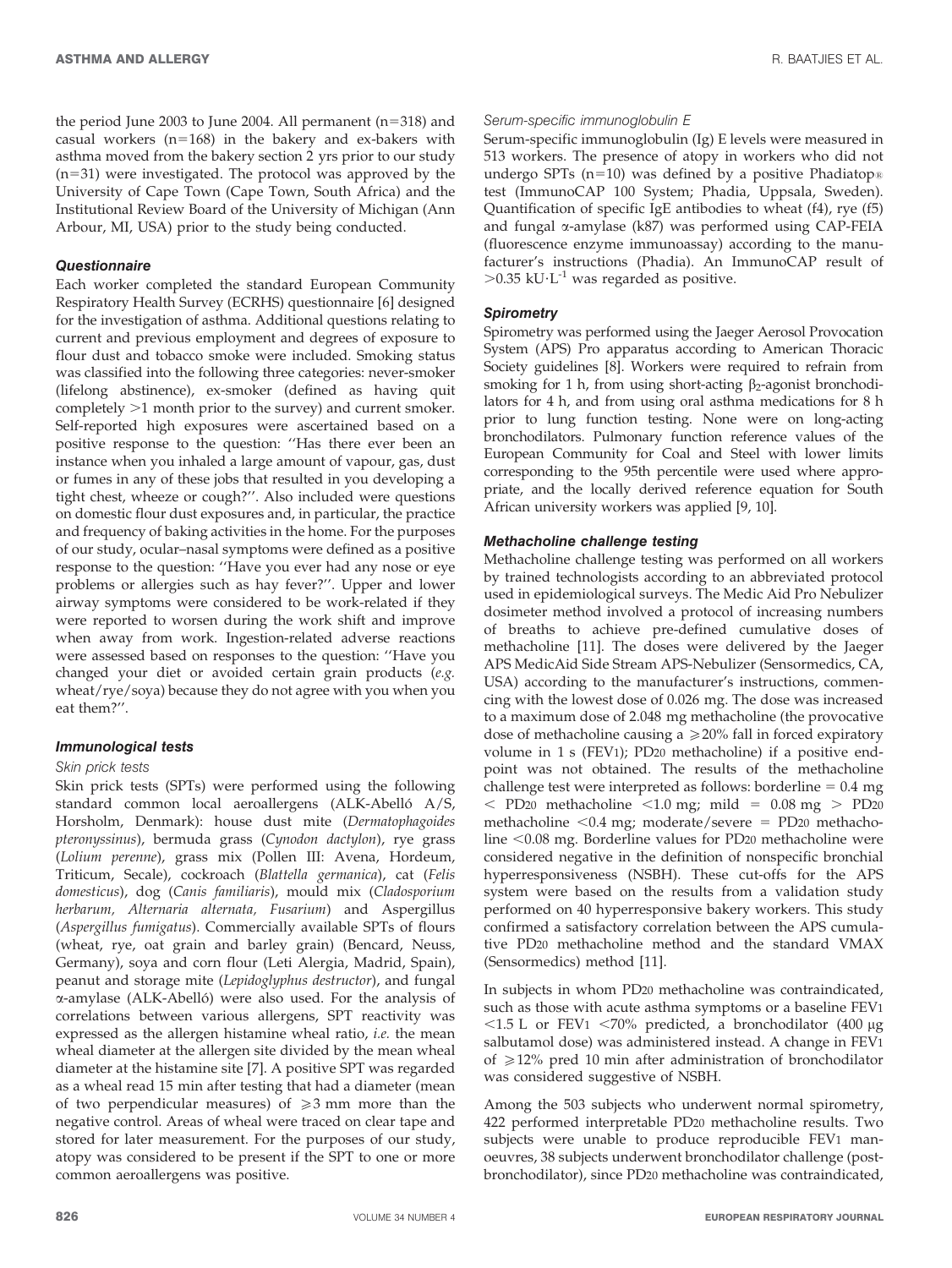and 43 subjects had  $\geq 10\%$  decrease in FEV1 after administration of saline diluent, and were therefore not considered for PD20 methacholine. The PD20 methacholine was discontinued in three subjects; one requested the test to be stopped, and in two subjects the test was stopped because of technical problems.

#### Operational definitions of asthma phenotypes

Atopic asthma (AA) was defined as either having an asthma attack or use of asthma medication in the past 12 months or presence of NSBH, the presence of atopy, and the absence of sensitisation to bakery dust allergens [3].

Nonatopic asthma (NAA) was defined as either having an asthma attack or use of asthma medication in the past 12 months or the presence of NSBH, being nonatopic, and the absence of sensitisation to bakery dust allergens.

Work-aggravated asthma (WAA) was defined as either having an asthma attack or use of asthma medication in the past 12 months or the presence of NSBH, work-related chest symptoms, and the absence of sensitisation to bakery dust allergens.

Probable occupational asthma was defined as either having an asthma attack or use of asthma medication in the past 12 months or the presence of NSBH, and sensitisation to bakery dust allergens [12].

Sensitivity to bakery dust allergens was defined as either a positive SPT to any cereal allergen (wheat, rye, oats, barley, soya or corn) or elevated serum IgE to wheat, rye or  $\alpha$ -amylase.

#### Statistical analysis

Statistical analysis was performed using STATA version 8 (StataCorp, College Station, TX, USA). Both continuous and categorical analyses were conducted. Key associations of interest were the relationships between host factor attributes (e.g. age, sex, smoking, past medical history, ingestion-related reactions to grain products and adult-onset asthma), and selfreported occupational exposures with asthma phenotypes. Multivariate logistic regression models adjusted for age, sex and smoking were used to determine the relationship between individual asthma phenotypes and predictor variables.

#### RESULTS

#### Study population

A total of 517 workers from all 31 stores participated in our study. The demographic characteristics of the study population are outlined in table 1. Almost half the participants (47%) were current smokers, with an average of 5 pack-yrs smoking history. Of the currently employed workers, 41% were bakers or assistant bakers, 27% counterhands and 10% confectioners. Among the workers with self-reported adverse reactions to grain products, a larger proportion (63%) attributed this to rye products.

#### Immunological characteristics

The prevalence of sensitisation to common inhalants were as follows: house dust mite (D. pteronyssinus), 33%; rye grass (L. perenne), 20%; grass mix (Pollen III), 18%; cockroach (B. germanica), 11%; bermuda grass (C. dactylon), 10%; dog (C. familiaris), 8%; mould mix (Cladosporium, A. alternate, Fusarium), 7%; cat (F. domesticus), 4%; and aspergillus (A. fumigatus), 3%. The overall prevalence of atopy, defined as a positive SPT to one or more common aeroallergens, was 42%, while 12% were positive to more than three aeroallergens. The prevalence of sensitisation to any of the bakery dust allergens was 33% (table 2). The most common sensitisers on SPT were cereal flours wheat (16%) and rye (16%). However, higher proportions of workers (26 and 24% to wheat and rye flours, respectively) had elevated IgE levels to flours, but the prevalence of elevated IgE to  $\alpha$ -amylase remained low (4%). A high degree of correlation was found for subjects sensitised to a number of the various cereal flours, especially wheat, rye, barley and corn flour (Spearman's  $r=0.67-0.75$ , p<0.001). Comparison of wheat SPT versus wheat IgE, as well as rye SPT versus rye IgE, showed a high degree of correlation (Spearman's  $r=0.71-0.73$ ,  $p<0.0001$ ) between these two indices of allergic sensitisation with the kappa statistic demonstrating

# TABLE 1 Demographic characteristics of supermarket bakery workers Demographic characteristics **Subjects n** 517 Age yrs  $32+9$ **Sex F:M** 51:49 Smoking status Current smokers 47 Ex-smokers 10 Never-smokers 43 History of current smokers pack-yrs 55 **Occupation** Baker/assistant baker 41 Counterhand 27 **Confectioner** 10 Manager 6 and the contract of the contract of the contract of the contract of the contract of the contract of the contract of the contract of the contract of the contract of the contract of the contract of the contract of Supervisor 6 and 3 and 3 and 3 and 3 and 3 and 4 and 4 and 4 and 4 and 4 and 4 and 4 and 4 and 4 and 4 and 4 and 4 and 4 and 4 and 4 and 4 and 4 and 4 and 4 and 4 and 4 and 4 and 4 and 4 and 4 and 4 and 4 and 4 and 4 and 4  $\mathsf{Ex\text{-}baker}^{\#}$  6 General worker 3 Cleaner 1 and 1 and 1 and 1 and 1 and 1 and 1 and 1 and 1 and 1 and 1 and 1 and 1 and 1 and 1 and 1 and 1 and 1 Duration of employment in bakery yrs  $6±5$ Duration of employment in current job yrs  $4 \pm 4$ Past history of lung disease (self-reported) Repeated childhood chest infections 5 Previous treatment for tuberculosis 7

| Data are presented as % or mean + sp, unless otherwise indicated. F: female;                   |
|------------------------------------------------------------------------------------------------|
| M: male. $*$ : removed from the bakery in the last 2 yrs due to baker's asthma; $\mathbb{I}$ : |
| defined as positive answer to the question "Does any member of your family                     |
| (blood relatives) have any kind of allergies (e.g. hay fever, eczema, asthma)?";               |
| <sup>+</sup> : n=16; <sup>s</sup> : as a proportion of the sub-group (n=16).                   |

Previous treatment for chronic bronchitis **5** and 5 Family history of atopy<sup>1</sup> 54 Self-reported adverse reactions to grain products<sup>+</sup> 3 Rye products 63<sup>1</sup> Whole-wheat products 19<sup>5</sup> White bread  $12^5$ Breakfast cereals  $6<sup>5</sup>$ Baking activities at home 38 Training received on health risks of flour dust 88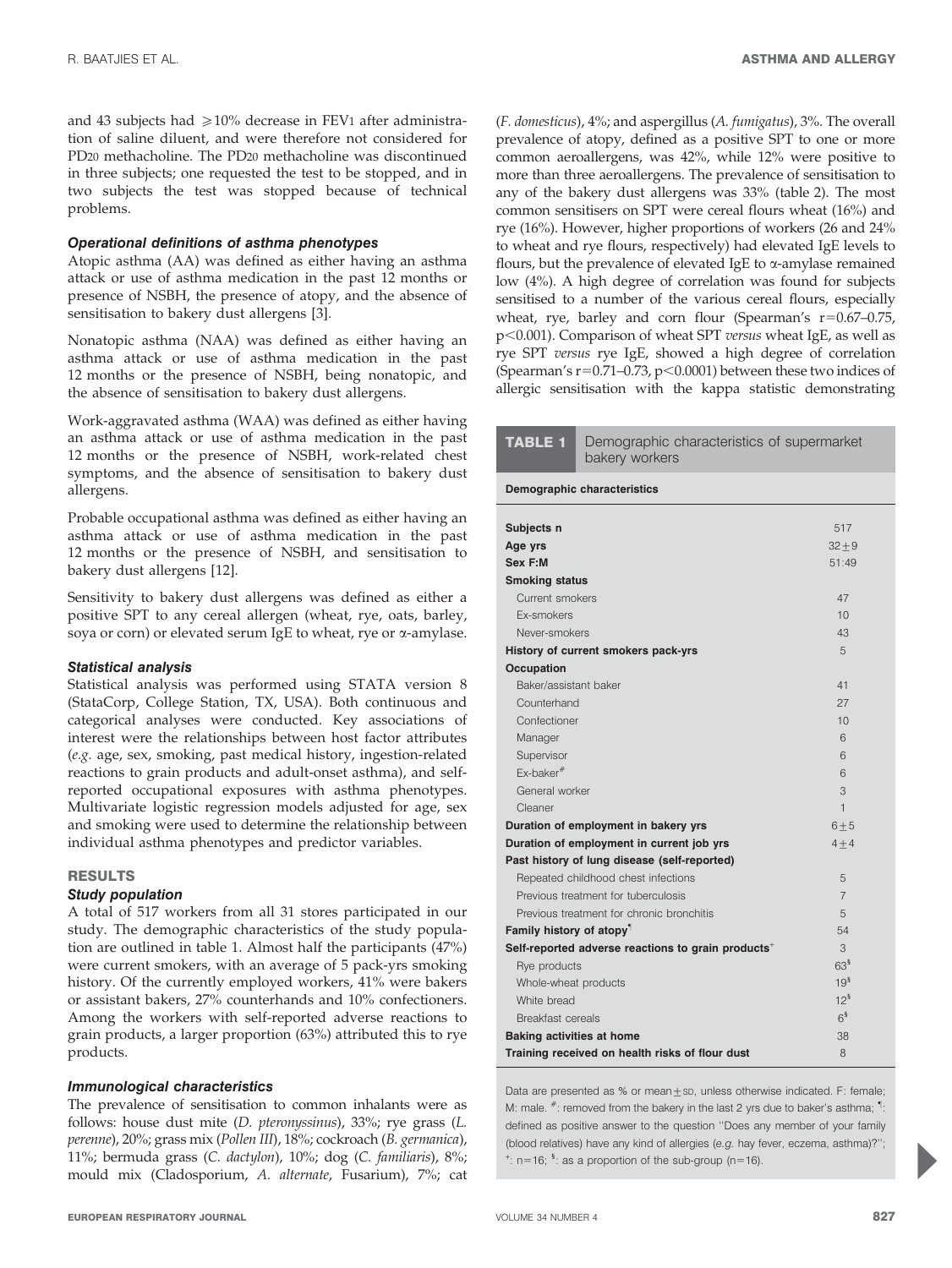TABLE 2 Allergic sensitisation profiles for potential occupational allergens among supermarket bakery workers

| Occupational allergen                                               | Allergic sensitisation profiles |               |           |  |
|---------------------------------------------------------------------|---------------------------------|---------------|-----------|--|
|                                                                     | Overall                         | <b>Atopic</b> | Nonatopic |  |
| <b>Total subjects</b>                                               | 507                             | 213           | 294       |  |
| Skin prick test <sup>#</sup>                                        |                                 |               |           |  |
| Wheat flour                                                         | 79 (16)                         | 52 (24)       | 27(9)     |  |
| Rye flour                                                           | 82 (16)                         | 55 (26)       | 27(9)     |  |
| Corn flour                                                          | 73 (14)                         | 51(24)        | 22(7)     |  |
| Barley                                                              | 59 (12)                         | 40 (19)       | 19(6)     |  |
| Soya                                                                | 42(8)                           | 32(15)        | 10(3)     |  |
| Oats                                                                | 41(8)                           | 31(15)        | 10(3)     |  |
| Storage mite (Lepidoglyphus destructor)                             | 73 (14)                         | 67 (31)       | 6(2)      |  |
| Peanut                                                              | 30(6)                           | 28(13)        | 2(1)      |  |
| Fungal $\alpha$ -amylase                                            | 17(3)                           | 13(6)         | 4(1)      |  |
| Specific $lgE^{1,+}$                                                |                                 |               |           |  |
| Wheat flour                                                         | 134 (26)                        | 90(42)        | 44 (15)   |  |
| Rye flour                                                           | 123 (24)                        | 81 (38)       | 42 (14)   |  |
| Fungal α-amylase                                                    | 21(4)                           | 15(7)         | 6(2)      |  |
| At least one bakery dust allergen (any cereal or<br>amylase $)^{5}$ | 172 (33)                        | 113 (52)      | 59 (20)   |  |

Data are presented as n and n (%). Each result represents sensitisation to an individual allergen, with some workers sensitised to more than one allergen. Ig: immunoglobulin. <sup>#</sup>: test carried out on 507 subjects; <sup>1</sup>: test carried out on 513 subjects; <sup>+</sup>: serum-specific IgE >0.35 kU·L<sup>-1</sup>; <sup>\$</sup>: positive on skin prick test and/or elevated IgE. Note: Chi-squared test between atopic versus nonatopics significant (p<0.0001) for all allergens, except for fungal  $\alpha$ -amylase (p<0.01).

moderate to substantial agreement (kappa $=0.55-0.64$ ) between the tests. Workers sensitised to more than three aeroallergens were more likely to be sensitised to occupational allergens (OR 9.5, 95% CI 4.9–18.2).

## Respiratory symptoms

The prevalence of work-related ocular–nasal symptoms (31%) was higher than work-related chest symptoms (17%; table 3). Over half the workers with doctor-diagnosed asthma (13%) reported adult-onset asthma, and 38% of these reported current ocular–nasal symptoms. 30 (6%) workers reported job changes prompted by work-related chest symptoms. Of these, 14 had worked as bakers/assistant bakers, 10 as counterhands, four as confectioners and two as a supervisor/controller prior to being relocated. A significantly higher proportion of females had shortness of breath (10%), current asthma treatment or attacks (9%), but a lower proportion (8%) reported symptoms associated with episodes of high exposure to flour dust. An evaluation of the sensitivity and specificity of the questionnaire to predict asthma and, more specifically, OA revealed that work-related chest symptoms were highly specific (89%) for both outcomes, but were not very sensitive (31–43%) in accurately predicting the presence of NSBH and OA, respectively.

#### Pulmonary function and NSBH

The results of pulmonary function and nonspecific bronchial challenge tests are presented in table 4. Using European Community of Coal and Steel reference values, 17% of workers had an FEV1 of <80% pred, while only 7% had evidence of airflow obstruction defined as a pre-bronchodilator FEV1/forced vital capacity (FVC) ratio of  $\leq$ 0.70. Using an alternative set of reference values according to WHITE et al. [10], the prevalence of  $FEV1 < 80\%$  pred was 9%. A total of 22% of workers had evidence of bronchial hyperresponsiveness (19% positive on the methacholine challenge test (PD20 methacholine  $\leq$ 0.4 mg)), and 3% positive on the basis of an increase in FEV1 of  $\geq 12\%$  after

| <b>TABLE 3</b>                                                                                               | Upper and lower respiratory symptoms among<br>supermarket bakery workers |                           |  |  |
|--------------------------------------------------------------------------------------------------------------|--------------------------------------------------------------------------|---------------------------|--|--|
| Symptom                                                                                                      |                                                                          | <b>Prevalence</b>         |  |  |
| Subjects n                                                                                                   |                                                                          | 517                       |  |  |
| Asthma history<br>$<$ 17 yrs                                                                                 | Doctor-diagnosed asthma                                                  | 67 (13)<br>30(6)<br>37(7) |  |  |
| $\geqslant$ 17 yrs<br>Current use of asthma medication<br>Asthma attack in the past year                     |                                                                          | 36(7)<br>31(6)            |  |  |
| Work-related asthma symptoms<br>Episode of high exposure causing tight chest, wheeze<br>or cough             |                                                                          | 67 (13)                   |  |  |
| Work-related chest symptoms<br>Job change due to work-related chest symptoms                                 |                                                                          | 86 (17)<br>30(6)          |  |  |
| Upper airway symptoms<br>Ocular-nasal symptoms<br>196 (38)<br>Work-related ocular-nasal symptoms<br>162 (31) |                                                                          |                           |  |  |

Data are presented as n (%), unless otherwise indicated.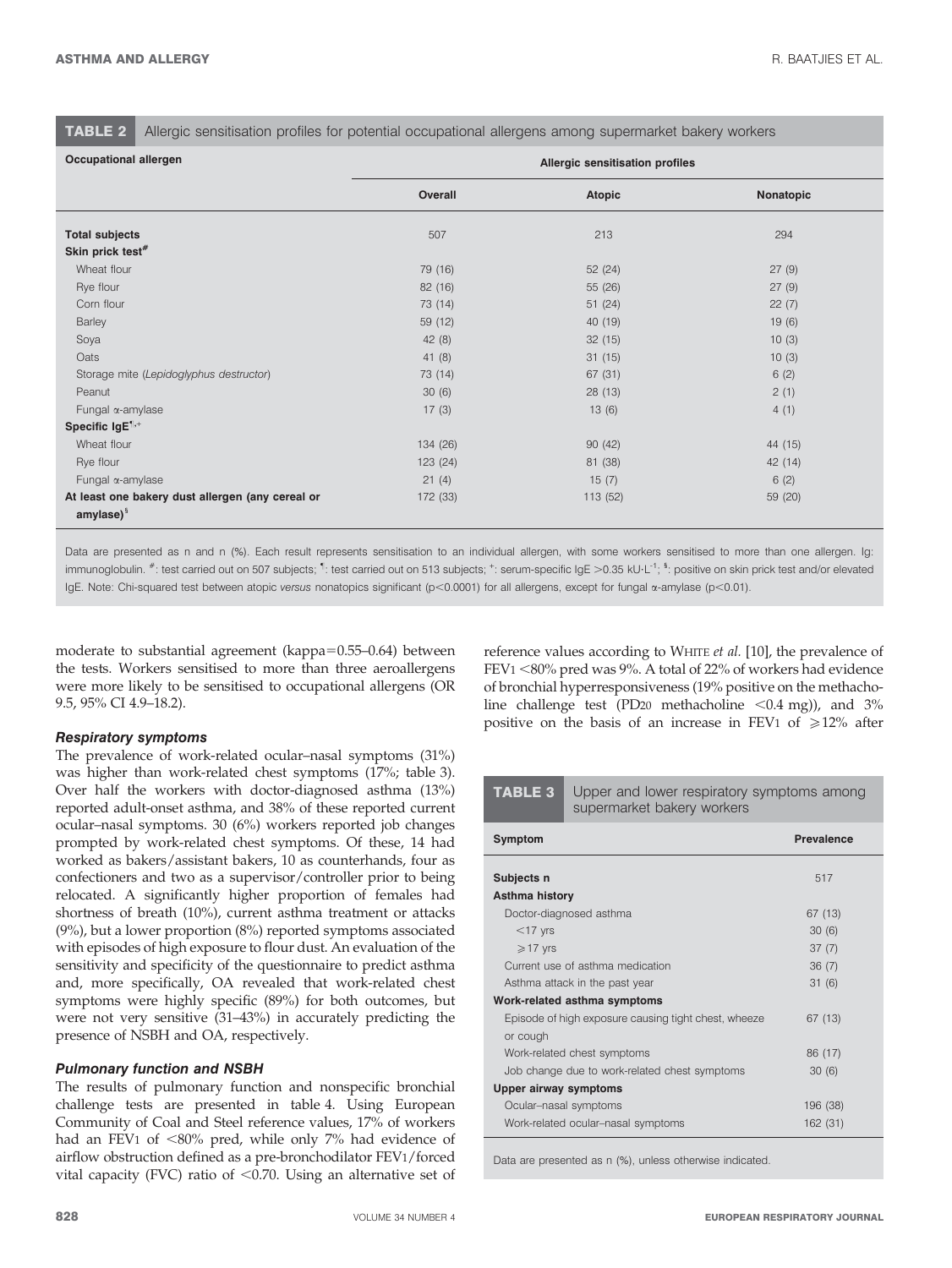bronchodilator), with a further 10% having ''borderline'' results (PD20 methacholine  $\geq 0.4$  mg and  $\leq 1.0$  mg).

## Correlation between lung function and wheat and ryespecific IgE

There was a significant negative correlation between PD20 methacholine and IgE levels with wheat (Spearman  $r=$  -0.30,  $p<0.001$ ) and rye (Spearman r= -0.28, p $<0.001$ ) flour. Stratifying the IgE data by atopic status revealed similar inverse relationships between PD20 methacholine and IgE among atopics (Spearman  $r = -0.26$ ,  $p < 0.001$ ) and nonatopics (Spearman  $r=$  -0.21, p $<$ 0.001) for wheat and rye. The degree of airway obstruction on baseline spirometry (FEV1/FVC) was also inversely correlated with wheat IgE (Spearman  $r = -0.15$ ,  $p=0.001$ ). However, no correlation was observed between FEV1 and wheat-specific IgE (Spearman  $r = -0.07$ , p=0.090). Similar patterns of association were observed for rye flour (data not shown).

## Asthma phenotypes in relation to risk factors

Among the asthma phenotypes described, the prevalence of probable OA (13%) was much higher than AA (6%), NAA (6%) and WAA (3%) phenotypes (table 5). A large proportion (55 (92%) out of 60) of workers with OA had NSBH, whilst only 55 (12%) workers showed evidence of occupational rhinitis without asthma. In the multivariate logistic regression analysis, having recurrent chest infections as a child (OR 5.5) was significantly associated with WAA. Elevated odds ratios were demonstrated for the associations between atopy and OA, particularly in individuals with polysensitisation to common aeroallergens. Previous episodes of high exposure that caused asthma symptoms were associated more strongly with WAA (OR 5.8) than probable OA (OR 2.8). Those with OA were significantly more likely to be supervisors or managers

(OR 4.0) at the time of the study. There was a six-fold increased odds (OR 6.4) of self-reported ingestion-related adverse reactions to grain products in OA, and more so in the NAA subgroup. No association was found with baking at home and any of the asthma phenotypes. Using alternative definitions for probable OA, which included subjective work-related symptoms in this definition decreased the prevalence to 7%. However, the significant association with predictors of this phenotype persisted and demonstrated higher odds ratios for ocular–nasal symptoms (OR 13.0), previous episodes of high exposure causing asthma symptoms (OR 5.0), as well as selfreported ingestion-related adverse reactions to grain products (OR 13.3).

## **DISCUSSION**

This study of supermarket bakeries provides a useful insight into the relative prevalence of and risk factors for different phenotypes of asthma among workers in this emerging and relatively poorly regulated industry. Asthma phenotypes were defined on the basis of clinical asthma, airway hyperresponsiveness, atopic status and sensitisation to occupational allergens. This study has demonstrated that the prevalence of probable OA (13%) in the industry is considerably higher than that of both AA (6%) and NAA (6%) and the WAA phenotype (3%). Furthermore, the overall prevalence of AA in this cohort is at the lower end of the spectrum of adult asthma reported in developed countries (8–12%), but higher than the national average reported for South Africa (4%) [13, 14]. The higher prevalence of asthma observed in this group may be attributed to these bakeries being located in a highly urbanised province (Western Cape), which has a higher population prevalence (8%) of adult asthma [15]. This study also demonstrated that 50% of the adult asthma phenotype is atopic, as has been reported in previous studies [16].

TABLE 4 Pulmonary function indices among supermarket bakery workers

| Pulmonary function indices <sup>#</sup>                                    | <b>Overall</b>  | <b>Males</b>    | <b>Females</b>  | p-value                 |
|----------------------------------------------------------------------------|-----------------|-----------------|-----------------|-------------------------|
|                                                                            |                 |                 |                 |                         |
| Subjects n                                                                 | 503             | 243             | 260             |                         |
| FEV <sub>1</sub> L                                                         | $3.16 \pm 0.77$ | $3.63 \pm 0.71$ | $2.72 \pm 0.52$ |                         |
| <b>FVC L</b>                                                               | $3.83 + 0.88$   | $4.45 + 0.71$   | $3.25 + 0.57$   |                         |
| FEV <sub>1</sub> % pred                                                    | $92 + 14$       | $91 + 14$       | $93 + 14$       | $0.002^{++}$            |
| FVC % pred                                                                 | $95 + 13$       | $94 + 12$       | $97 + 13$       | $0.055^{++}$            |
| FEV <sub>1</sub> /FVC                                                      | $83 + 9$        | $81 + 10$       | $84 + 8$        | $0.019^{++}$            |
| FEV1/FVC $<$ 70% n                                                         | 33(7)           | 20(8)           | 13(5)           | $0.144$ <sup>§§</sup>   |
| $FEV1 < 80\%$ pred n                                                       | 84 (17)         | 42 (17)         | 42 (16)         | $0.107$ <sup>§§</sup>   |
| FEV <sub>1</sub> <80% pred <sup>1</sup> n                                  | 43(9)           | 25(10)          | 18(7)           | $0.177^{85}$            |
| Bronchial hyperresponsiveness n                                            |                 |                 |                 |                         |
| $\ge$ 12% FEV1 increase post-bronchodilator <sup>+</sup>                   | 16(3)           | 7(3)            | 9(3)            | $0.086$ <sup>\$\$</sup> |
| $\geqslant$ 10% FEV <sub>1</sub> decrease post-saline diluent <sup>8</sup> | 43(9)           | 18(7)           | 25(10)          | $0.269$ <sup>\$\$</sup> |
| Methacholine challenge test PD20 methacholine <0.4 mg <sup>f</sup>         | 94 (19)         | 37(15)          | 57 (22)         | $0.012$ <sup>\$\$</sup> |
| $NSBH$ ##,¶                                                                | 110 (22)        | 44 (18)         | 66 (25)         | $0.030$ <sup>\$\$</sup> |

Data are presented as mean ±sd or n (%), unless otherwise indicated. FEV1: forced expiratory volume in 1 s; FVC: forced vital capacity; % pred: % predicted; PD20 methacholine: provocative dose of methacholine causing a  $\geq$  20% fall in FEV1; NSBH: nonspecific bronchial hyperresponsiveness.  $\#$ : pre-bronchodilator values, unless stated otherwise; <sup>1</sup>: using the locally derived reference equation for South African university workers; <sup>+</sup>: 38 completed the test; <sup>\$</sup>: 465 completed the test; <sup>f</sup>: 419 completed the test;  $**$ : 457 completed the test; <sup>11</sup>: NSBH defined as any of the following two criteria: PD20 methacholine <0.4 or  $\geq$  12% increase in FEV1 after administration of a bronchodilator; <sup>++</sup>: two-sample unpaired t-test; <sup>\$\$</sup>: Chi-squared test with one degree of freedom.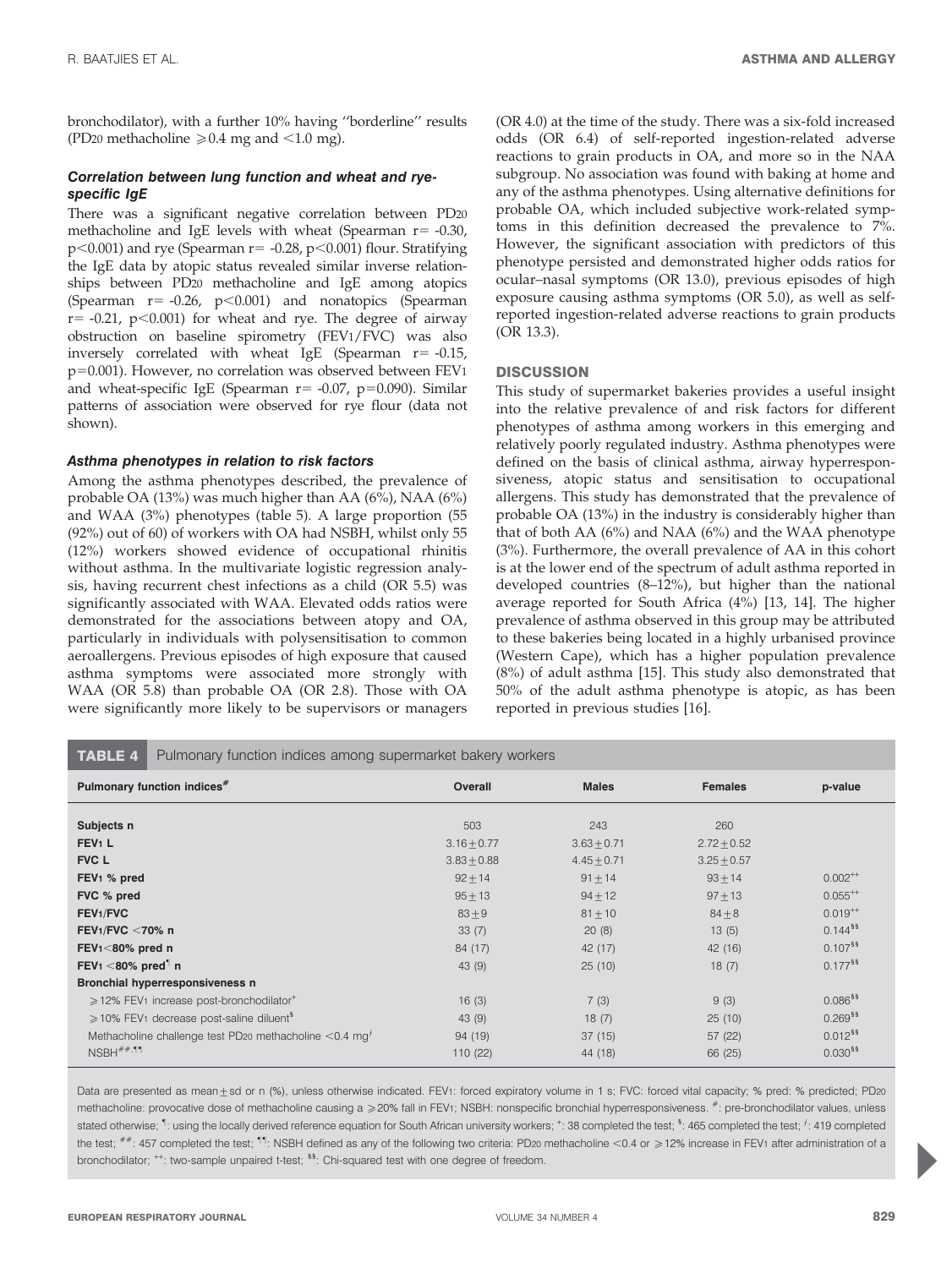TABLE 5 Risk factors associated with asthma phenotypes among supermarket bakery workers in multivariate models

|                                  | AA                     | <b>NAA</b>             | <b>WAA</b>              | <b>Probable OA</b>       | <b>Probable OA</b>      |                          |
|----------------------------------|------------------------|------------------------|-------------------------|--------------------------|-------------------------|--------------------------|
|                                  |                        |                        |                         |                          | <b>Atopic</b>           | Nonatopic                |
| <b>Prevalence</b>                | 29 $(6)$ <sup>#</sup>  | 29 (6) $#$             | 13 $(3)^{#}$            | 60 $(13)$ <sup>#</sup>   | 42 $(22)^{9}$           | $18(7)^+$                |
| <b>Determinants</b>              |                        |                        |                         |                          |                         |                          |
| Family history of asthma         | $1.53(0.55 - 4.26)$    | $0.76$ $(0.22 - 2.65)$ | $1.91(0.50 - 7.33)$     | $1.06(0.49 - 2.28)$      | $0.95(0.37 - 2.42)$     | $0.95(0.20 - 4.43)$      |
| Atopy                            |                        |                        | $1.23(0.41 - 3.76)$     | 4.15 (2.29-7.53)***      |                         |                          |
| Polysensitisation                | 6.28 (2.72-14.52)***   |                        | $2.54(0.65 - 9.93)$     | $5.54$ (2.78-11.03)***   |                         |                          |
| $($ >3 aeroallergens)            |                        |                        |                         |                          |                         |                          |
| Past medical history             |                        |                        |                         |                          |                         |                          |
| Childhood onset                  | $2.20(0.68 - 7.11)$    | $1.81(0.49 - 6.75)$    | $2.75(0.54 - 13.95)$    | $2.13(0.81 - 5.62)$      | $2.08$ (0.69-6.27)      |                          |
| $(<$ 17 yrs) asthma              |                        |                        |                         |                          |                         |                          |
| Pulmonary tuberculosis           | $0.57(0.07 - 4.46)$    | $2.06(0.64 - 6.62)$    | $4.07(0.99 - 16.64)$    | $1.92(0.77 - 4.79)$      | $2.90(0.80 - 10.51)$    | $1.53(0.31 - 7.51)$      |
| Chronic bronchitis               | $1.81(0.39 - 8.40)$    | $2.59(0.69 - 9.74)$    | 4.47 (0.89-22.49)       | $2.01(0.71 - 5.70)$      | $1.94(0.46 - 8.22)$     | $2.44(0.46 - 12.84)$     |
| Recurrent childhood chest        | $1.21(0.27 - 5.55)$    | 2.91 (0.89-9.53)       | 5.46 $(1.02 - 29.17)^*$ | $0.81$ $(0.23 - 2.77)$   | $2.27(0.48 - 10.66)$    |                          |
| infections                       |                        |                        |                         |                          |                         |                          |
| <b>Upper airway symptoms</b>     |                        |                        |                         |                          |                         |                          |
| Ocular-nasal symptoms            | $2.44$ (1.12-5.29)*    | $0.51(0.21 - 1.25)$    | $2.91(0.92 - 9.20)$     | 6.02 (3.26-11.11)***     | 4.48 (1.97-10.23)***    | 7.11 (2.39-21.09)***     |
| Work-related ocular-nasal        | $1.56(0.72 - 3.39)$    | $0.73(0.30 - 1.78)$    | 4.30 $(1.34 - 13.77)^*$ | $3.13$ (1.78-5.49)***    | $2.51$ (1.21-5.19)*     | $3.53$ $(1.27 - 9.81)^*$ |
| symptoms                         |                        |                        |                         |                          |                         |                          |
| Age of first exposure to         | $1.16$ (1.01-1.33)*    | $0.99(0.91 - 1.09)$    | $1.01(0.89 - 1.16)$     | $1.00(0.94 - 1.07)$      | $0.99(0.92 - 1.08)$     | $1.00(0.91 - 1.10)$      |
| flour dust allergens             |                        |                        |                         |                          |                         |                          |
| $21 - 30$ yrs <sup>§</sup>       | $1.93(0.70 - 5.31)$    | $1.64(0.56 - 4.82)$    | 8.66 (0.97-77.28)       | $1.04(0.51 - 2.12)$      | $1.08(0.45 - 2.62)$     | $1.23(0.28 - 5.42)$      |
| $>30$ yrs                        | $3.09(0.51 - 18.71)$   | $1.72(0.34 - 8.78)$    | 1.30 (0.05-34.96)       | $0.65(0.20 - 2.04)$      | $0.46(0.10 - 2.22)$     | $0.99(0.13 - 7.59)$      |
| Previous episodes of high        | $1.43(0.51 - 4.00)$    | $2.33(0.87 - 6.22)$    | $5.77$ (1.74-19.15)**   | 2.80 $(1.43 - 5.52)$ **  | $2.70$ (1.07-6.83)*     | $3.61$ (1.15-11.30)*     |
| exposure causing asthma          |                        |                        |                         |                          |                         |                          |
| symptoms                         |                        |                        |                         |                          |                         |                          |
| Current job status $f$           |                        |                        |                         |                          |                         |                          |
| <b>Baker</b>                     | $0.37(0.11 - 1.18)$    | $0.50(0.17 - 1.46)$    | $0.10(0.01 - 1.18)$     | $1.57(0.66 - 3.74)$      | $2.14(0.78 - 5.88)$     | $1.68$ (0.14-20.77)      |
| Confectioner                     | $0.29(0.05 - 1.74)$    | $0.49(0.09 - 2.65)$    | $0.93(0.11 - 8.20)$     | $1.12(0.27 - 4.60)$      | $0.51(0.06 - 4.56)$     | 4.86 (0.30-78.05)        |
| Supervisor/manager               |                        | $0.39(0.06 - 2.35)$    | $0.34(0.02 - 5.98)$     | 4.01 $(1.28 - 12.59)^*$  | $5.41 (1.26 - 23.15)^*$ | 7.48 (0.49-115.05)       |
| Self-reported ingestion-         |                        |                        |                         | 6.35 $(2.03 - 19.83)$ ** | $2.66$ (0.56-12.65)     | 13.43 (2.23-80.83)**     |
| related adverse reactions        |                        |                        |                         |                          |                         |                          |
| to grain products                |                        |                        |                         |                          |                         |                          |
| <b>Baking activities at home</b> | $0.53$ $(0.22 - 1.28)$ | $0.46$ (0.19-1.13)     | $0.73 - 0.22 - 2.44$    | $1.11(0.63 - 1.94)$      | $1.63(0.79 - 3.34)$     | $0.72(0.26 - 2.02)$      |

Data are presented as n (%) or OR (95% CI). AA: atopic asthma; NAA: nonatopic asthma; WAA: work-aggravated asthma; OA: occupational asthma. #: out of a total of 457; <sup>1</sup>: out of a total of 188; <sup>+</sup>; out of a total of 269; <sup>\$</sup>: age category <20 yrs used as reference category; <sup>f</sup>: counterhands used as reference group. \*: p<0.05; \*\*: p<0.01; \*\*\*: p<0.001. Each odds ratio is a separate regression model adjusted for age, sex and smoking status.

The prevalence of probable OA (13%) in our study is at the upper end of the range of prevalence data (5–13%) reported by studies in industrial bakeries in which a similar definition of OA (bronchial hyperresponsiveness and sensitivity to flour) was used [17, 18]. However, the prevalence was much higher than that reported among British supermarket bakery workers (4%), even after using an alternative definition that included workrelated asthma symptoms (7%) [4]. The potential underestimation that could arise due to the healthy-worker effect was partially minimised in our study by the inclusion of ex-bakers in the study population. It should be noted that the inability to characterise the acute onset irritant-induced asthma phenotype in this study can be attributed to its low incidence in this setting as the production process in these bakeries mainly entails exposure to high molecular weight respiratory sensitisers in flour dust, although exposure to cleaning agents cannot be totally excluded [3].

In our study. a high proportion (22%) of bakery workers demonstrated NSBH. Females, had a significantly higher prevalence than males (25% versus 18%), which is consistent with previous studies in which females comprised the major proportion of study subjects [19]. Given that a greater proportion (62–94%) of males were employed in the more highly exposed jobs (i.e. baker, confectioner, manager) and females (98%) in the less-exposed jobs (i.e. counterhands), it is unlikely that the discrepancies observed are due to different job hiring practices for males and females. This distribution of work according to sex does not totally explain the different patterns of NSBH observed in our study, suggesting that other biological factors may play a role in the patterns observed [20].

It is well recognised that the most common flour dust allergens responsible for sensitisation in the OA phenotype among bakers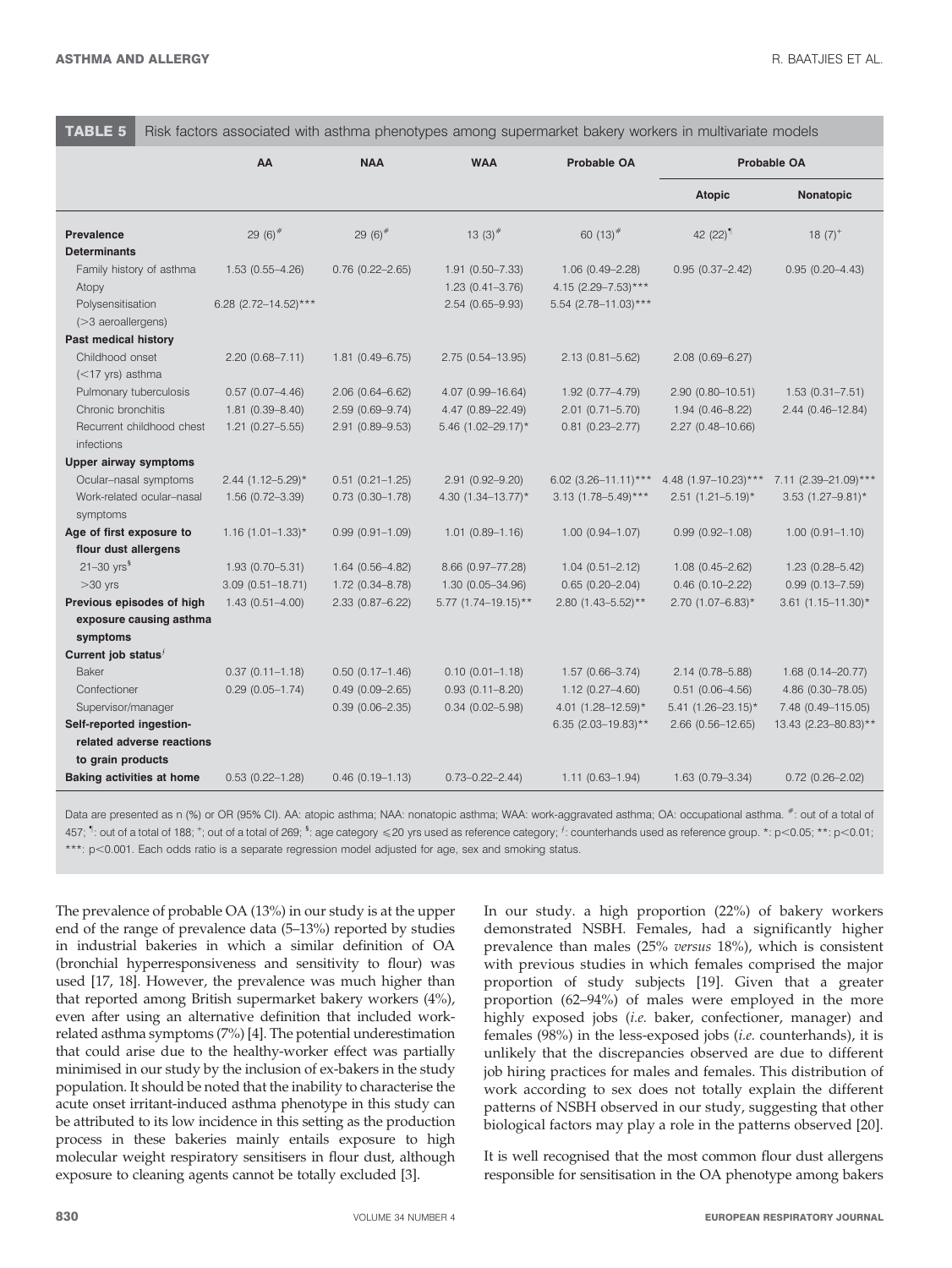are cereal flours and synthetic enzymes [1]. This sensitisation pattern has also been observed in the current study, in which sensitisation to wheat, rye and other related cereal flours on SPT was high (16%), but less so for fungal enzyme  $\alpha$ -amylase (4%). Preliminary data from the detailed exposure assessment study that was conducted confirmed that bakers had the highest average (geometric mean) wheat allergen concentration (16.504  $\mu$ g·m<sup>-3</sup>), followed by confectioners (7.307  $\mu$ g·m<sup>-3</sup>), whilst counterhands had the lowest exposures (0.84  $\mu$ g·m<sup>-3</sup>). However, for most job titles, a-amylase concentrations were below the limit of detection (1.083 ng·m<sup>-3</sup>). While sensitisation to cereal flours were highly correlated ( $r=0.67-0.75$ ), a very high degree of correlation  $(r=0.92)$  was observed between wheat and rye. Interestingly, a large proportion (33%) of workers reported work-related asthma symptoms specifically to rye flour, despite this flour constituting a small proportion  $\left( \langle 10\% \rangle \right)$  of products handled in these bakeries. It has been suggested that crossreactivity between grain cereal allergens could be a possible mechanism for these observations [21]. Cross-reactivity between rye flour allergens and rye grass allergens remains another possibility, although this is unlikely as a very low correlation was observed between sensitisation to these allergens  $(r=0.37)$ . While the response to rye may be immunologically mediated, the physical properties of rye flour may also produce an additional irritative effect, as demonstrated by its ability to produce a greater bronchial response compared with wheat [22].

In our study, a modest inverse correlation was demonstrated between PD20 methacholine and specific IgE levels to wheat (Spearman  $r = -0.30$ ;  $p < 0.001$ ) and rye flour (Spearman  $r=$  -0.28; p $<$ 0.001) that, as far as we can establish, has not been previously reported. However, there have been a few epidemiological studies among bakers that have reported an association between other markers of exposure (flour dust) and the degree of NSBH following nonspecific challenge tests using methacholine. PRICHARD et al. [23] reported that 41% of bakers versus 21% of controls (slicers/wrappers) had a positive methacholine challenge test (PD20 methacholine  $\langle 30 \text{ \mu mol} \rangle$ . Similarly, MUSK et al. [24] showed the proportion of bakers with a positive methacholine challenge test in less exposed bakers increased from 26% to 42% in the more exposed group. BOHADANA et al. [25] reported a significant dose–response relationship with the duration of exposure to flour dust, while CHOUDAT et al. [26] demonstrated that flour dust exposure and smoking increase bronchial responsiveness, as measured by the slope of the dose–response curve to methacholine.

In our population, atopy was identified as an important contributor to nonwork-related asthma as half of these subjects were atopic. This is corroborated by the very high prevalence (54%) of a self-reported family history of atopy in the overall study population. Subjects with polysensitisation to common aeroallergens also had a six-fold higher odds ratio of presenting with AA. Among the work-related asthma phenotypes, atopy was significantly associated (OR 4.1) with probable OA but not WAA. This association between atopy and OA due to high molecular weight sensitisers, such as bakery allergens, has been well documented in the literature [27]. Polysensitised workers were also more likely to be sensitised to occupational allergens (OR 9.5) and present with OA (OR 5.5). This is consistent with the findings of studies among subjects with nonwork-related asthma in adults as well as children, in which only a small proportion of monosensitised individuals become symptomatic when compared with the majority of symptomatic individuals that are polysensitised to common inhalant allergens [28].

In our study of bakery workers, a self-reported history of recurrent chest infections in childhood was a significant predictor (OR 5.5) of only the WAA phenotype. The association between childhood infections and asthma has been previously demonstrated by ARSHAD et al. [29] in their study of children of 10 yrs of age with wheeze and asthma. A more recent study among adults has also demonstrated that having frequent lower respiratory tract infections in childhood is a significant contributory factor in predicting FEV1 decrements in adulthood [30]. Our findings therefore suggest that a history of recurrent infections in childhood could be used as an indicator to identify workers requiring more intensive surveillance, who might be at increased risk of developing WAA. The possibility of recall bias in our study cannot, however, be excluded.

Upper airway symptoms and, more specifically, work-related ocular–nasal symptoms were also significant predictors of AA and OA phenotypes in our study. Previous studies have shown that overall 11.5% of subjects with occupational rhinitis develop OA, and specifically 11.6% of those exposed to flours, grains and fodders [31]. Comorbid rhinitis or rhino-conjunctivitis has been reported in a greater proportion (45–90%) of subjects suffering from IgE-associated OA and has been attributable to various sensitisers including flour dust [27]. Interestingly, work-related ocular–nasal symptoms also appear to be an important risk factor for WAA in our study, which, as far as we can establish, has not been previously reported. The cross-sectional nature of our study does not permit conclusions about the temporal relationship of ocular–nasal symptoms and the development of asthma. Overall, however, these findings are consistent with other reported studies in the literature that indicate rhinitis to be a significant risk factor for adult-onset asthma in both work-related and nonwork-related disease outcomes, and that the appearance of ocular–nasal symptoms could be used to identify workers at greater risk of developing OA [31–33].

Self-reported work exposures, particularly episodes of high exposures, can be a useful marker in predicting recent onset adult asthma. In our study, a past history of episodes of high exposure to dusts, fumes and vapours causing asthma symptoms was a significant predictor for WAA and OA phenotypes among bakery workers. Interestingly, a stronger association was observed in workers with WAA (OR 5.8) than those with OA (OR 2.8). This finding is consistent with results from Finland in which 21% of respondents reported workaggravated symptoms on a weekly basis in the past month in response to a number of factors including airborne dusts, gases or fumes [34]. A recently published ECRHS article also demonstrated an increased asthma risk (OR 3.3) among subjects following acute symptomatic inhalation accidents [3]. These findings suggest that high exposures to sensitisers can contribute substantially to new-onset asthma, and that workers with inhalation accidents should therefore be monitored closely over a longer period of time to identify this entity at an early stage. However, it needs to be borne in mind that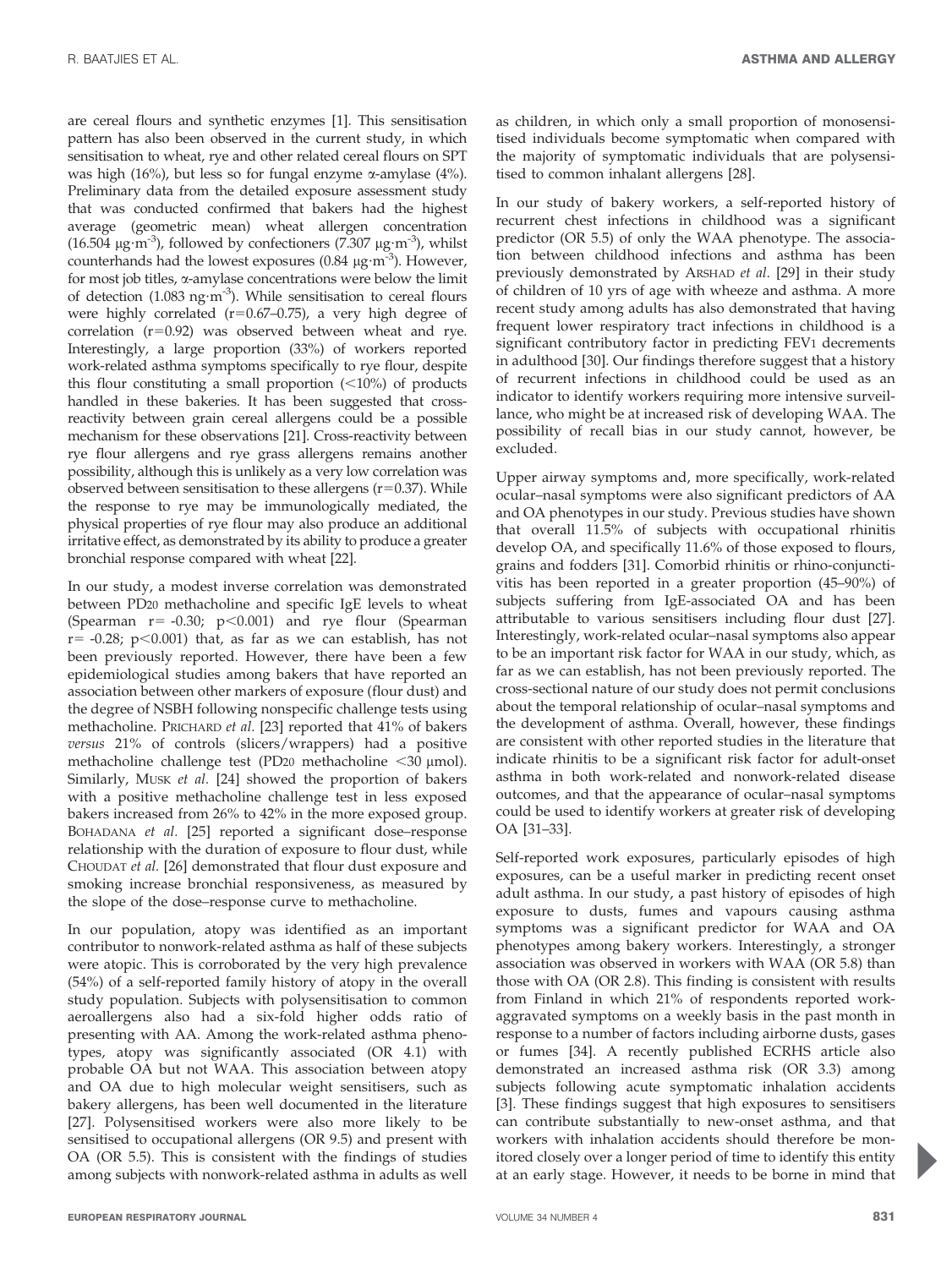the definition used in our study, as outlined in the ECRHS protocol, has its limitations as it does not specifically differentiate between flour dust and irritants.

In our study, current job status was a significant predictor of OA in that workers with OA were more likely to be supervisors/ managers (OR 4.0). Although elevated odds ratios were obtained for bakers (OR 1.6), this association was not significant. This is highly indicative of selection effects, as our pilot environmental exposure studies have shown that bakers have much higher exposures to inhalable dust than supervisors/ managers. As the response rate of individual bakeries in our study was high (90–100%), it is unlikely that nonresponse bias may have affected the results. The ''healthy worker effect'' is a more likely explanation, in that we have noted that bakers with OA are more likely to be transferred from their high exposure jobs to less exposed jobs (supervisors/managers) rather than the least exposed jobs (counterhands). This is due to the company policy on placement of workers that ensures these bakers, often having the longest service, are retained in the bakery work environment due to their experience, which is then utilised in supervisory and managerial duties.

One of the intriguing findings of our study was the strong association (OR 6.4) between self-reported ingestion-related adverse reactions to grain products and OA phenotype, which was particularly pronounced amongst nonatopic athmatics. The evidence for an association between wheat-related food allergy and baker's asthma is inconclusive. Some studies suggest that inhalant wheat allergy is caused by water-soluble proteins (albumins and globulins) whereas ingestion-related wheat allergy is related to nonwater-soluble, thermo-resistant gluten fractions [35]. Other studies have suggested that similar allergens are responsible for symptoms following both ingestion and inhalation of cereals [36]. MITTAG et al. [37] demonstrated that subjects with baker's asthma and adults with food allergy had intense IgE-reactivity to both the albumin/globulin and glutenin fraction of wheat proteins [37]. While this may explain the association in the atopic group in our study, it is possible that the stronger associations observed in the nonatopic group may be due to other factors, such as water-insoluble proteins (wheat gliadins) [38], or nonimmune reactions, such as gluten intolerance. Further studies are currently being conducted to evaluate this differential response between atopic and nonatopic asthmatics with OA and ingestion-related reactions to grain products, as this may have important implications for dietary counselling of workers with OA.

In conclusion, our study has demonstrated that OA is the most common asthma phenotype among supermarket bakery workers in this region and is an important globally evolving trend. Analysis of risk factors contributes towards differentiating between these various phenotypes. Defining various clinical phenotypes using specific clinical criteria is important for decisions regarding medical surveillance and clinical management of this high-risk group. Medical surveillance programmes in bakeries can therefore use these criteria to identify persons at risk at an early stage and intensify surveillance and other workplace interventions. Furthermore, in view of the increase in baking activities in supermarkets globally, measures to monitor and reduce exposures remain an important priority.

#### SUPPORT STATEMENT

Funding support was provided by research grants from the Medical Research Council of South Africa (Cape Town), National Research Foundation (Pretoria), Fogarty International Centre (Bethesda, MD, USA), the Allergy Society of South Africa (Cape Town) and University of Cape Town Research Committee (Cape Town) and the baking industry (Cape Town).

#### STATEMENT OF INTEREST

A statement of interest for D. Heederik can be found at www.erj. ersjournals.com/misc/statements.dtl

#### ACKNOWLEDGEMENTS

We would like to acknowledge the special contribution of the following individuals and institutions. R. Ehrlich and J. Myers and support staff of the Centre for Occupational and Environmental Health Research Unit, School of Public Health and Family Medicine, University of Cape Town. Research assistants, N. Viljoen and L. Ritchie, and F. Omar in conducting the fieldwork from the Centre for Occupational and Environmental Health Research Unit. V. Barnard, A. Olckers and technologists from the Dept of Respiratory Medicine and Lung Institute, University of Cape Town Lung Institute, for the pulmonary function and methacholine challenge testing. J. van Niekerk for data entry and management and R. Sayed and F. Little, from the Depts of Public Health and Statistical Sciences, University of Cape Town, for statistical advice and support. The contents of our report are solely the responsibility of the authors and do not necessarily reflect the official views of these agencies. We would also like to acknowledge the staff and employees of the bakeries that participated in this study.

#### **REFERENCES**

- 1 Brisman J. Baker's asthma. Occup Environ Med 2002; 59: 498–502.
- 2 Wenzel SE. Asthma: defining of the persistent adult phenotypes. Lancet 2006; 368: 804–813.
- 3 Kogevinas M, Zock JP, Jarvis D, et al. Exposure to substances in the workplace and new-onset asthma: an international prospective population-based study (ECRHS-II). Lancet 2007; 370: 336–341.
- 4 Brant A, Berriman J, Sharp C, et al. The changing distribution of occupational asthma: a survey of supermarket bakery workers. Eur Respir J 2005; 25: 303–308.
- 5 Erasmus JC, Cownie PJ. Investigation into the development of small and medium sized bakeries in South Africa. Human, Sciences Research Council & South African Chamber of Baking, Employment and Economic Policy Research Unit, Pretoria, South Africa 2002.
- 6 Burney PG, Luczynska C, Chinn S, et al. The European Community Respiratory Health Survey. Eur Respir J 1994; 7: 954–960.
- 7 Aas K, Belin L. Standardization of diagnostic work in allergy. Int Arch Allergy Immunol 1973; 45: 57–60.
- 8 American Thoracic Society, Standardization of spirometry 1994 update. Am J Respir Crit Care Med 1995; 152: 1107–1136.
- 9 Quanjer PH, Tammeling GJ, Cotes JE, et al. Lung volumes and forced ventilatory flows. Report Working Party Standardization of Lung Function Tests, European Community for Steel and Coal. Official Statement of the European Respiratory Society. Eur Respir J 1993; 6: Suppl. 16, 5–40.
- 10 White NW, Hanley JH, Lalloo UG, et al. Review and analysis of variation between spirometric values reported in 29 studies of healthy African adults. Am J Respir Crit Care Med 1994; 150: 348-355.
- 11 American Thoracic Society. American Thoracic Society (ATS) Guidelines for Methacholine and Exercise Challenge Testing – 1999. Am J Resp Crit Care Med 2000; 16: 309–329.
- 12 Beach J, Russell K, Blitz S, et al. A systematic review of the diagnosis of occupational asthma. Chest 2007; 131: 569–578.